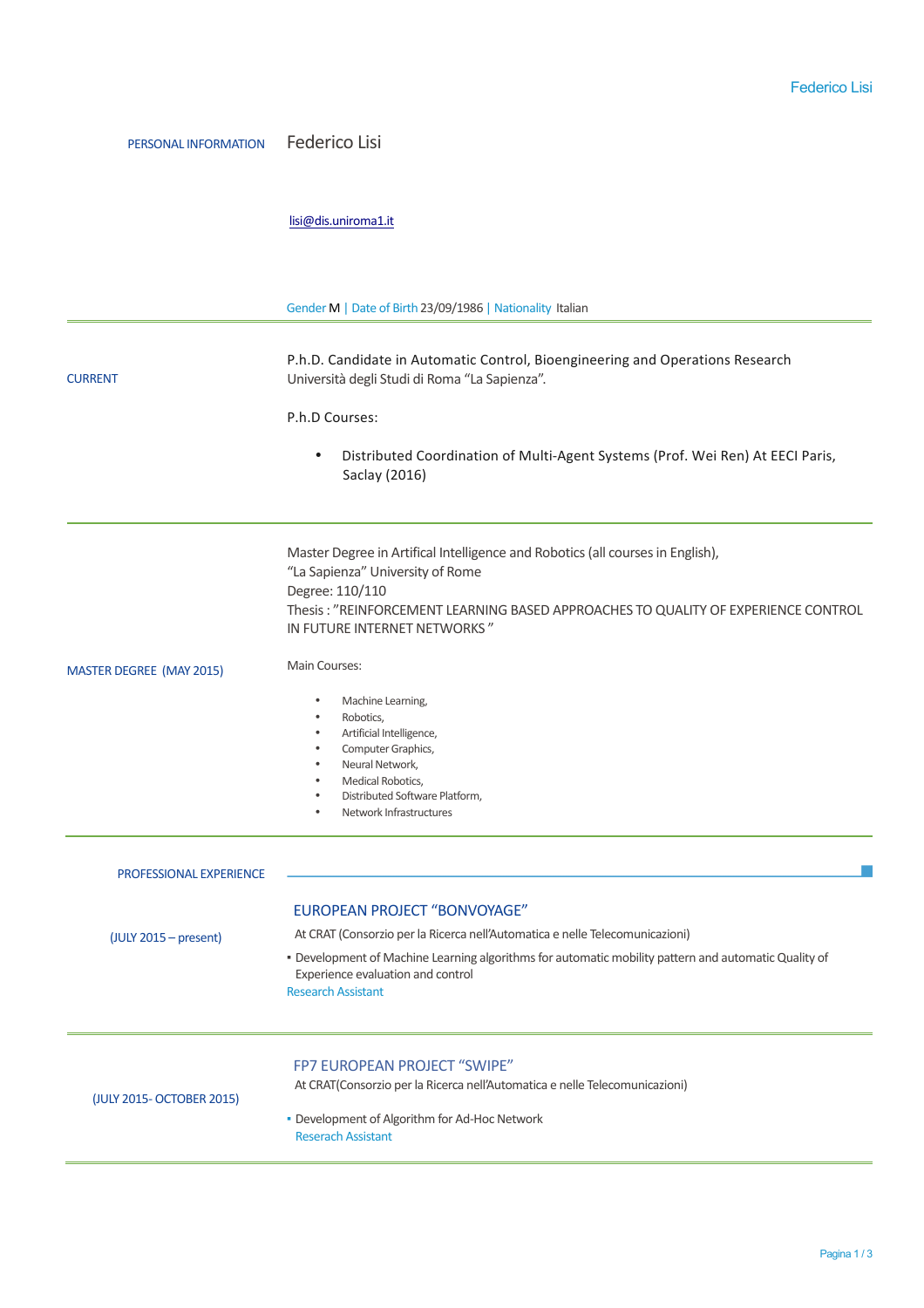| (JANUARY 2015 - JUNE 2015)                                               | FP7 ITALIAN PROJECT "PLATINO"<br>At CRAT (Consorzio per la Ricerca nell'Automatica e nelle Telecomunicazioni)<br>· Development of Multi-Agent algorithms for Quality of Experince Control in unpredictable environment<br><b>Research Assistant</b>                                                                                                                                                                                                                                                                                                                                                                                                                                                                                                                                                                                                                                                           |
|--------------------------------------------------------------------------|---------------------------------------------------------------------------------------------------------------------------------------------------------------------------------------------------------------------------------------------------------------------------------------------------------------------------------------------------------------------------------------------------------------------------------------------------------------------------------------------------------------------------------------------------------------------------------------------------------------------------------------------------------------------------------------------------------------------------------------------------------------------------------------------------------------------------------------------------------------------------------------------------------------|
| <b>EDUCATIONAL</b><br><b>COMPUTER ENGINEERING</b>                        | <b>Bachelor Degree</b><br>"LA SAPIENZA" University of Rome                                                                                                                                                                                                                                                                                                                                                                                                                                                                                                                                                                                                                                                                                                                                                                                                                                                    |
| <b>HIGH SCHOOL</b>                                                       | <b>Scientific High School</b><br>Liceo Scientifico Statale "Stanislao Cannizzaro" Rome, Italy                                                                                                                                                                                                                                                                                                                                                                                                                                                                                                                                                                                                                                                                                                                                                                                                                 |
| <b>PERSONAL SKILLS</b><br><b>Mother Tongue</b><br><b>Other Languages</b> | <b>ITALIAN</b><br>English<br>Spanigh                                                                                                                                                                                                                                                                                                                                                                                                                                                                                                                                                                                                                                                                                                                                                                                                                                                                          |
| <b>Informatic Skills</b>                                                 | • Matlab<br>• Java<br>$C++$<br>• HTML<br>· PHP<br>· SQL                                                                                                                                                                                                                                                                                                                                                                                                                                                                                                                                                                                                                                                                                                                                                                                                                                                       |
| <b>Driving License</b>                                                   | B, A3                                                                                                                                                                                                                                                                                                                                                                                                                                                                                                                                                                                                                                                                                                                                                                                                                                                                                                         |
| <b>MORE INFORMATION</b><br><b>PUBLICATIONS</b>                           | S. Battilotti, S. Canale, F. Delli Priscoli, L. Fogliati, C. Gori Giorgi, F. Lisi, S. Monaco, L. Ricciardi<br>$\bullet$<br>Celsi, V. Suraci, "A Dynamic Approach to Quality of Experience Control in Cognitive Future Internet<br>Networks," proceeding of 24th European Conference on Networks and Communications (EuCNC<br>2015), held on June, 29 - July, 2, 2015 in Paris, France.<br>F. Delli Priscoli, F. Lisi, S. Monaco, A. Pietrabissa, L. Ricciardi Celsi, V. Suraci, "Multi Agent<br>$\bullet$<br>Quality of Experience Control," submitted to the IJCAS Internation Journal of Control, Automation<br>and System<br>S. Canale, A. Di Giorgio, F. Lisi, M. Panfili, A. Pietrabissa, V. Suraci and F. Delli Priscoli, "Future<br>٠<br>Internet oriented User Centric Extended Intelligent Trasportation System", accepted ot 24 <sup>th</sup><br>Mediterranean Conference on Control and Automation |